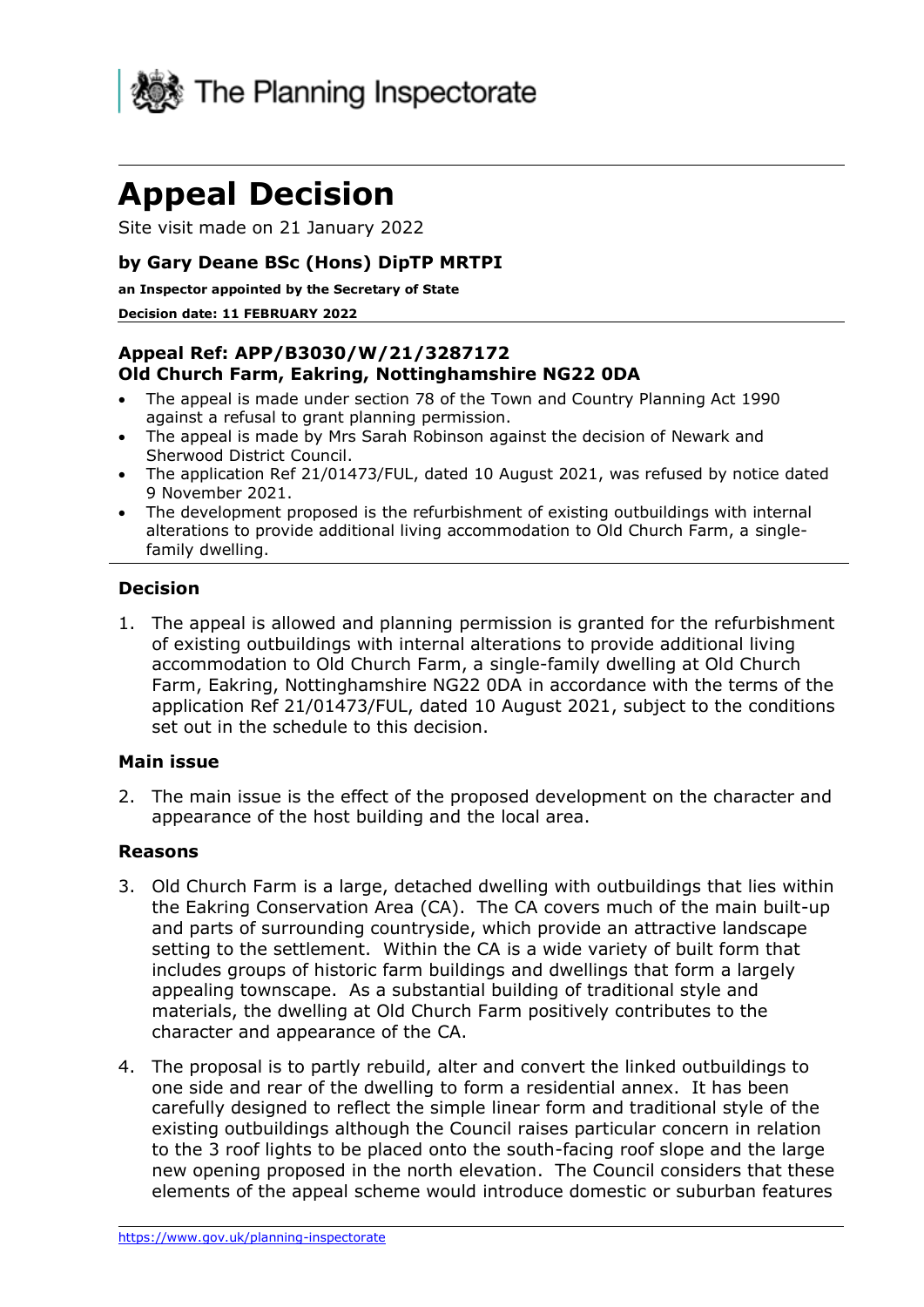that in its view would harm the traditional character of the outbuildings, to the detriment of the CA.

- 5. The Council's Supplementary Planning Document, *Conversion of Traditional Rural Buildings* (SPD) notes that modest alterations such as the introduction of flush rooflights will be acceptable only if they are used with restraint and placed in discreet positions. The SPD adds that if the overall effect destroys the essential character of the building, the conversion will not be allowed.
- 6. In this case, the new roof lights would be modest in size and their conservation style would ensure a close fit to the plane of the roof slope. Given the screening provided by existing buildings, these features would not be readily evident from the street notwithstanding their elevated position on the outbuildings. While it might be possible to glimpse the new roof lights from a short section of Kirklington Road, such views would be partial, from some distance, at a tight angle and between existing properties. In that context, new roof lights would not draw the eye from the street nor from elsewhere in the public realm.
- 7. The new roof lights would be visible from the rears of the dwellings that face Kirklington Road just to the south of the site. From this direction, the roofscape of the completed scheme would be seen with the main dwelling at Old Church Farm beyond and the rear of a converted building just to the east both of which have numerous and prominent roof lights. As the proposal would be visually 'read' closely with these buildings, which similarly fall within the CA, the new roof lights would not look out of place on an agricultural building nor appear as an uncharacteristic feature in this part of the CA. While the Council states that some of these existing roof lights predate the adoption of its SPD, they nonetheless form an integral part of the area's character and appearance.
- 8. An existing opening in the north elevation would be enlarged with full length windows introduced to serve a bedroom within the converted outbuildings. An opening of this size would be atypical of an agricultural building albeit it would not be overly large relative to the host building, nor the windows overtly domestic or suburban in their appearance. When viewed from the rear of Old Church Farm, the new larger opening would appear proportionate. With its largely plain red brick walls, uncluttered pantile roof slope facing north, the proposed scheme would retain the key features of the original outbuildings, notably their simple functional form and appearance.
- 9. Taken overall, the completed scheme would remain clearly legible as a former agricultural building. The character, design and detailing of the host building and its relationship to the surrounding area would be respected. As a result, the positive contribution of Old Church Farm to the character and appearance of the CA would be maintained. None of the new larger opening or other windows in the north-facing elevation would be seen beyond the back garden of Old Church Farm. Consequently, the effect on the wider area and the surrounding landscape would not be significant.
- 10. I saw that several other agricultural buildings within the CA included roof lights and sizeable openings that were far more visible from the road than the proposal without significant detriment to the qualities of the host building or the character and appearance of their local street scene. Therefore, I am not persuaded that the proposal would materially detract from the character or appearance of the CA, which would be preserved.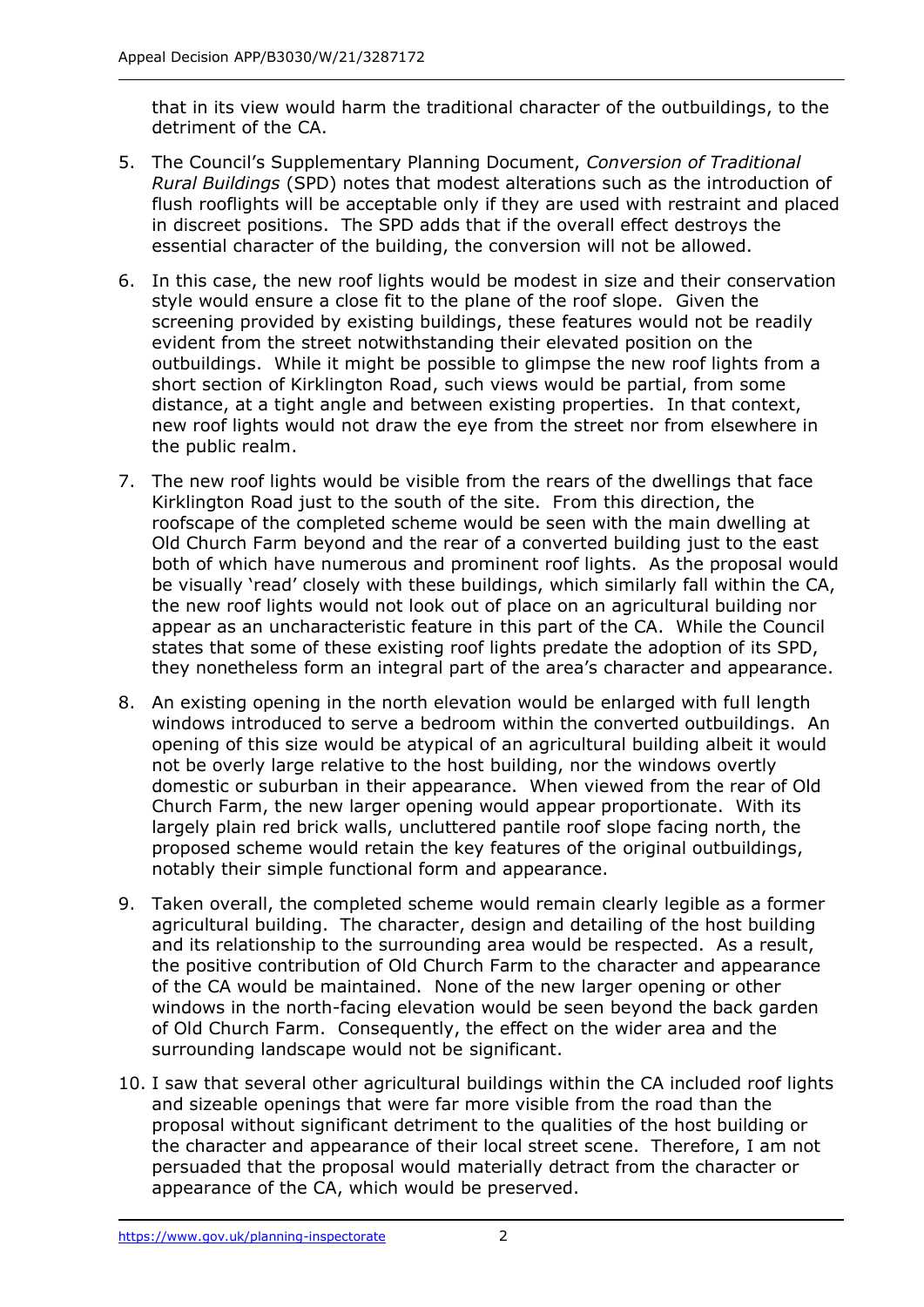- 11. On the main issue, I conclude that the proposed development would not cause harm to the character and appearance of the host building or the local area. Accordingly, there is no conflict with Core Policy 13 of the Newark and Sherwood Amended Core Strategy, Policies DM5 and DM6 of the Allocations and Development Management Development Plan Document, or the advice within the Council's SPD. These planning policies and guidance collectively seek to ensure that alterations and extensions to outbuildings respect the host building; the character of the surrounding area including the significance and setting of any heritage assets; and landscape character.
- 12. The proposal would also be in accordance with the policies of the National Planning Policy Framework insofar as protecting heritage assets, conserving the natural environment, and achieving well designed places are concerned. It would also comply with the statutory duty, which requires that special attention be paid to the desirability of preserving or enhancing the character or appearance of conservation areas, which I have done.

## **Conditions**

- 13. In addition to the standard time limit condition, it is necessary to impose a condition that requires the development to be carried out in accordance with the approved plans for certainty. To ensure that the appearance of the new development is satisfactory, a condition is imposed to require samples of the external materials to be approved.
- 14. For the same reason, conditions are also imposed to ensure that all external joinery is timber and to require details of the windows, doors, exterior fittings, roof lights, and to ensure that the finish of any external works match the existing building. A condition is also necessary to restrict the use of the annex to ensure that the development remains ancillary to the main dwelling.
- 15. The conditions largely reflect those suggested by the Council with minor changes, where necessary, mainly for clarity and precision.

## **Conclusion**

16. For the reasons set out above, I conclude that the appeal should be allowed.

*Gary Deane*

INSPECTOR